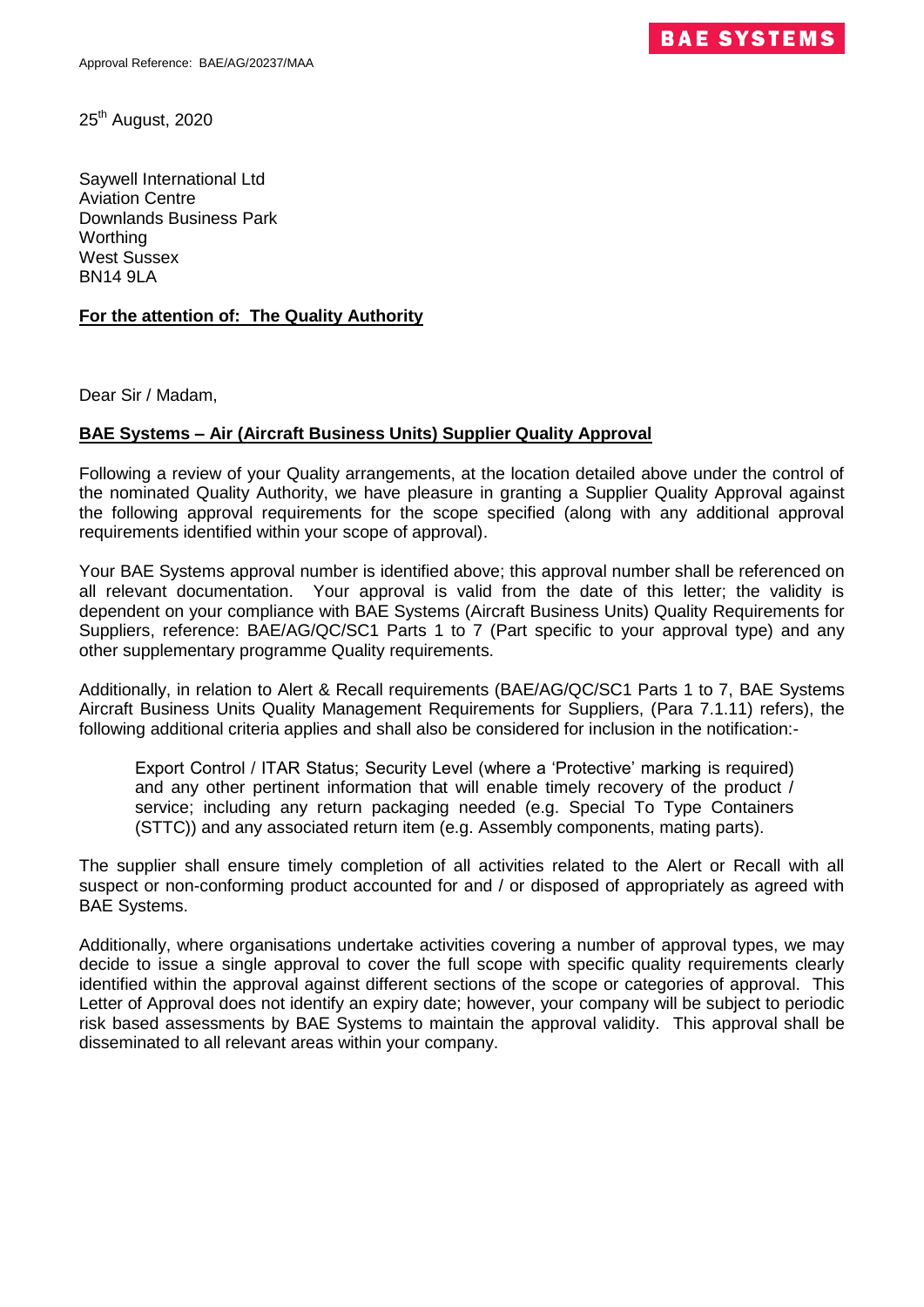Should you have any queries regarding this approval, please contact the undersigned. A BAE Systems Certificate of Approval will be provided to the Quality Authority upon request.

**Yours faithfully, For and on behalf of BAE Systems (Operations) Ltd**

**David Ovenden Senior Quality Specialist – Supply Chain BAE Systems - Air**

BAE Systems (Operations) Limited Registered Office: Warwick House PO Box 87, Farnborough Aerospace Centre, Farnborough, Hants, GU14 6YU, UK Registered in England & Wales No: 1996687

Contact details: BAE Systems, Quality Department, Approvals Co-Ordination Office W427A, Warton Aerodrome, Preston, Lancashire, PR4 1AX, UK. Tel: +44 (0)3300 481662 Email[: mai.supplierqa@baesystems.com](mailto:mai.supplierqa@baesystems.com)